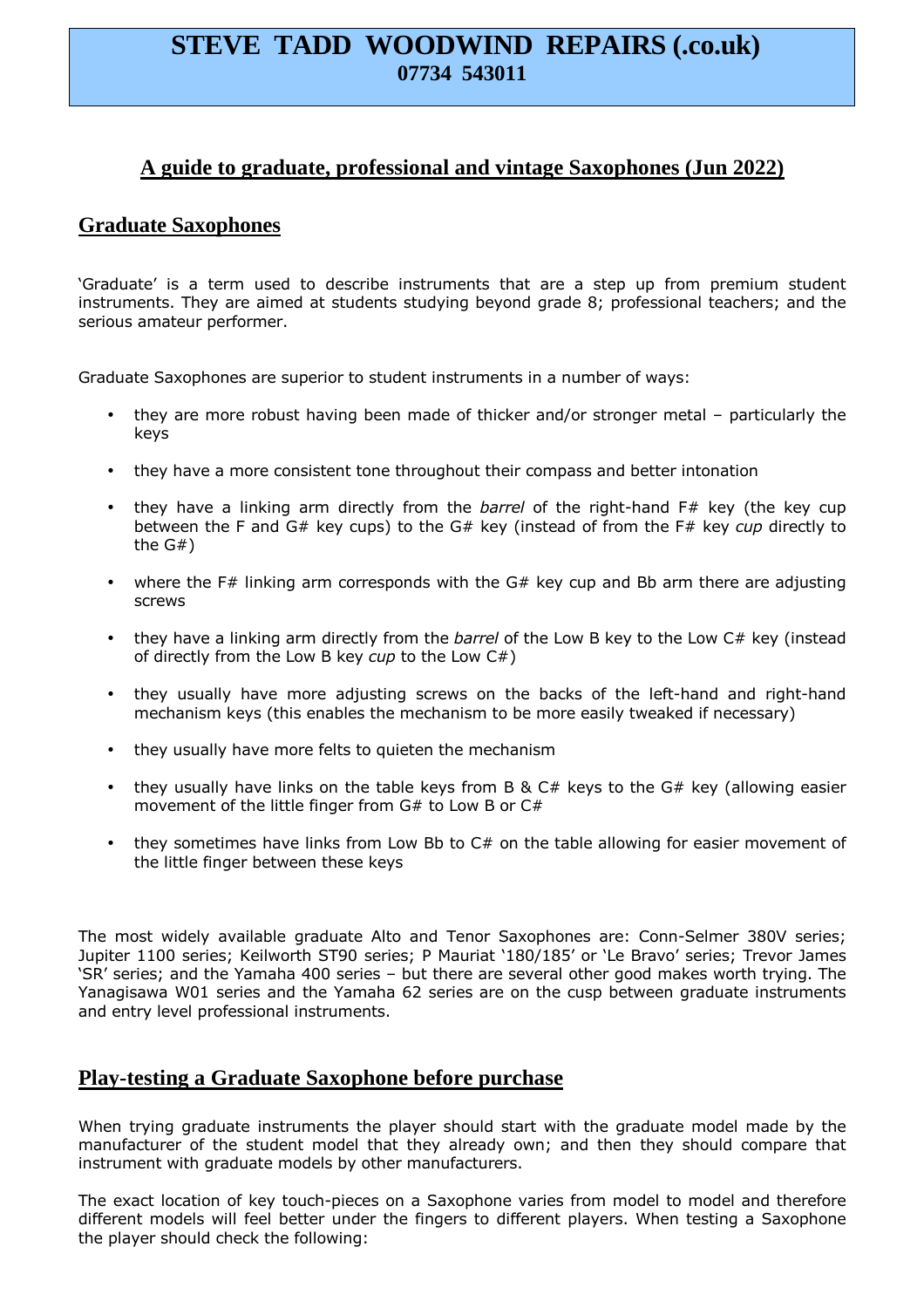- The (thumb) Octave key- it should be in a comfortable location and should not 'travel' too far when operated.
- The location of the crook when playing sitting down and standing up  $-$  the player may have to swivel the crook around slightly but the octave mechanism should still operate properly.
- The location (and effectiveness) of the first finger high F spatula (if the mechanism for this key has a 'rocker' key linking the spatula to the palm key then preferably the spatula key has an adjustable roller). The high F should sound easily.
- The location of the Bb 'bis' pearl it should be level with, and close to, the B key pearl so that the player's first finger can comfortably hold down the B key and the Bb key at the same time.
- The location and springing of the 'table' keys  $(G#$ , Low  $C#$ , Low B, and Low Bb) the player's left-hand little finger should be able to comfortably operate all of these keys.
- The height of the Palm keys they should be easily operated but they should obstruct the left hand.

## **Professional Performers'** S**axophones**

These instruments are made to the highest standards; they are fitted with a mechanism that has been manufactured to a finer tolerance than on graduate instruments so the keys are a better fit to the screws and rods. This means that there is less 'play' on the keys i.e. they do not wobble. With less play in the mechanism the instrument feels more 'positive' and the pads seat more reliably; also there is less noise from the mechanism and the mechanism lasts longer before it starts to wear. Most importantly the crook and bore of the instrument have been designed to produce the best possible response, intonation and tone.

Professional instruments have all the features of a graduate instrument but they should also have two other features:

- The Low  $C#$  key is an 'articulated' key, this means there is a lever that indirectly operates the key. Where the lever corresponds with the key (hidden just behind the back of the  $C#$ key) the mechanism should incorporate an adjustable roller – this is an indication that the table keys have been designed to correctly operate with the right-hand mechanism.
- The linking arm from the barrel of the right-hand  $F#$  key (between the F and  $G#$  key cups) has a small bar carrying the adjusting screws where the  $F#$  key corresponds with the Bb arm and  $G#$  key cup. The location of this small bar on the linking arm should be adjustable – this allows for the venting of the right hand action and left hand action to be set independently if necessary, but more importantly it is an indication that the right and left hand actions have been designed to operate together correctly.

Another two desirable features are an adjustable roller on the  $G#$  key cup where the  $G#$  touchpiece engages with it, and an adjustable roller on the F/C rocker key linking the first palm key (high F) to the left-hand C spatula touch-piece; these are not essential but are an indicator that the manufacturer has considered that adjustment might be necessary to ensure these touch-pieces are operating efficiently.

Professional instruments will get a lot of use and they need to be reliable; there are two other aspects to the key mechanism that are worth checking in this regard.

- The high F lever should operate such that when depressed (to open the palm key and close the B key) it contacts the B key close to the centre of the key - not at the edge  $-$  this is because the finger pressure used to operate the high F lever is greater than used to operate the B normally, and if the lever pushes the key cup down from the edge the pad will eventually crush down at the edge and leak.
- For similar reasons the A pearl should close the Bb key (which lies directly below the A pearl) contacting close to the centre of the Bb key rather than at the edge.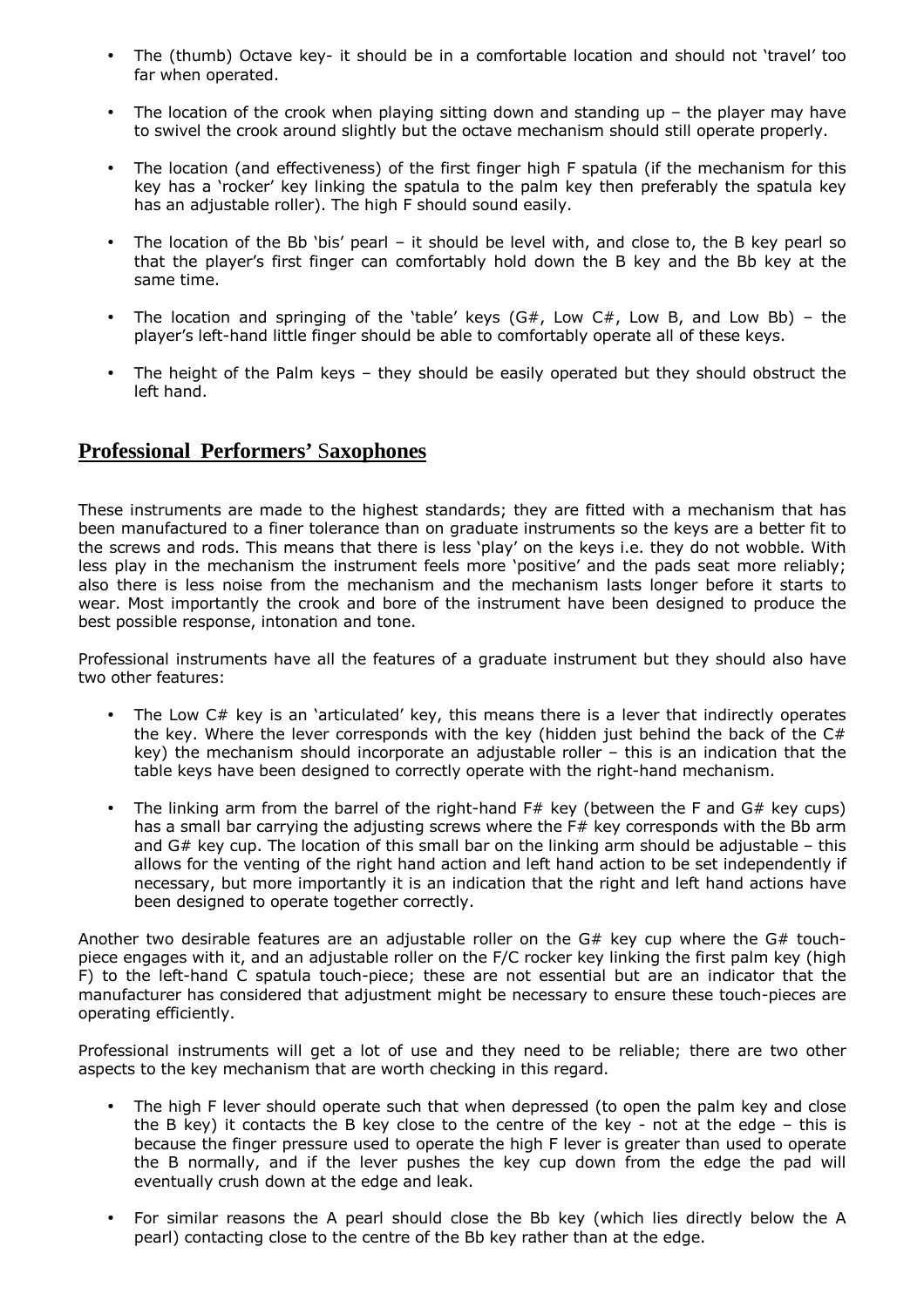Often manufacturers make several professional models. The models vary primarily in the metals used to make the instrument and the finish given to the instrument.

Various types of Brass or Nickel silver are commonly used in the construction of the tube of a Saxophone but types of bronze or solid silver are sometimes used as well. The tube is manufactured in 4 sections – crook, body, bow (or U-tube), and bell; and different metals can be used for each section. A particular metal may be selected for a section of the tube for different reasons: perhaps because of the ease with which it can be worked; or its strength; or its resistance to corrosion; or its tonal quality. Players will choose a particular professional instrument chiefly for the tone it produces, but resistance to corrosion and the weight of the instrument can also influence their choice. In recent years some manufacturers (primarily Yanigisawa) have started producing a range of Saxophone crooks made of different metals available to purchase separately - allowing players to change crooks to achieve a different tone to some extent.

The finish on an instrument (usually lacquer, nickel plate or silver plate) not only determines the appearance of the instrument but also how well the base metal is protected from water (condensating from the player's breath) and sweat (from the player's fingers). The bore of the instrument is vulnerable to water and over time there can be a build up of verdigris and calcium salts as water reacts with the base metal particularly in the crook.

#### **Vintage Saxophones**

There have been many models of Saxophone originally intended as student, graduate, or professional instruments that are no longer manufactured. The student models are usually of poor quality; however the graduate and professional models, which were manufactured to higher standards, can be very desirable instruments.

These older models of Saxophone are sometimes referred to as 'Vintage' Saxophones. These instruments were made to a lower mechanical quality than today's graduate and professional instruments, and sometimes their mechanisms are missing features that would be considered standard even on today's student instruments, and often their intonation is not as precise as current models; however it is the tone that they produce that players are interested in.

Vintage instruments have to be checked for the effects of age. Almost certainly the lacquer and/or plating will be heavily worn but as long as the bore of the instrument is relatively smooth and clean this should only affect the appearance of the instrument.

The chief areas that require scrutiny are:

- The **solder-work**: this has a limited lifetime depending on the solder used and how well it was done in the first place – if there is evidence of several re-soldering jobs then steer clear of the instrument – obviously things keep falling off of it.
- **Denting** to the body or crook: some minor denting is acceptable but be wary of excessive denting near the top of the body or on the crook – this can affect the tuning and tone of the instrument.
- The **mechanism**: this will inevitably have some wear but check for excessive key wobble or movement – this will have to be removed (if possible) if the mechanism is to operate properly. Also, vintage instruments tend not to have articulated keys (such as the side Bb and C keys and the table keys) which means the seating of the pads is less reliable and the springing of the keys may not be as well balanced as on a modern instrument.
- The **padding**: most, if not all, of the pads on a vintage instrument should have been replaced several times during its lifetime. If the pads are old and the leather is hard, crusted, or broken then they will need replacing.
- The **curvature of the body**: when a Saxophone is made the body is a straight cone into which holes are drilled and onto which pillars are soldered. These two actions place a stress in the metal and over time this stress causes the body to curve. Although this has perhaps no effect on the sound of the instrument it does affect how the mechanism operates and limits how well it can be set up.